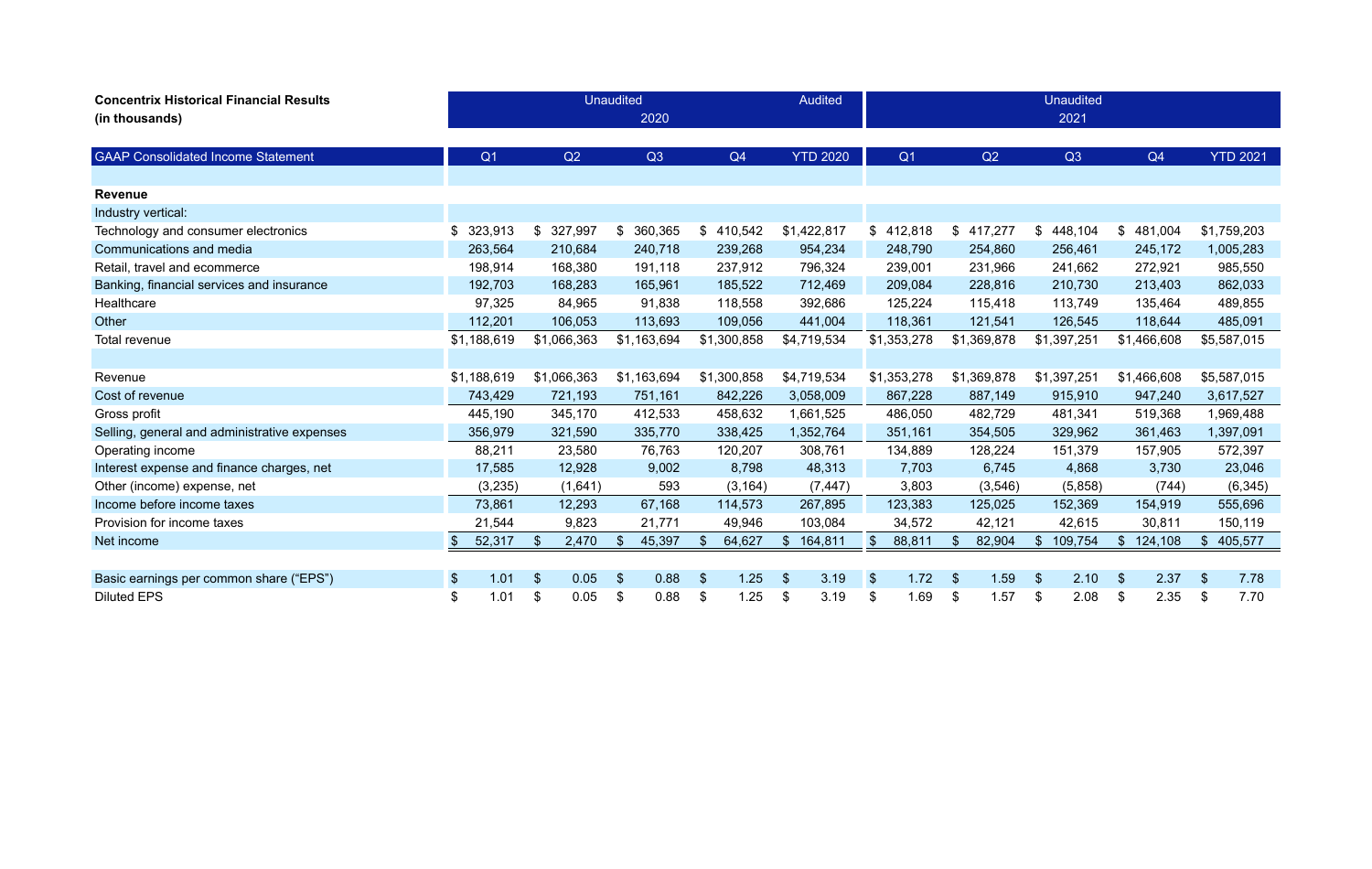|                                                                                                                     |                |                   |                |                          |                         | <b>Unaudited</b> |                |                          |                |                          |                |                          |               |                   |                         | <b>Unaudited</b> |                |                   |                |                 |
|---------------------------------------------------------------------------------------------------------------------|----------------|-------------------|----------------|--------------------------|-------------------------|------------------|----------------|--------------------------|----------------|--------------------------|----------------|--------------------------|---------------|-------------------|-------------------------|------------------|----------------|-------------------|----------------|-----------------|
|                                                                                                                     |                |                   |                |                          |                         | 2020             |                |                          |                |                          |                |                          |               |                   |                         | 2021             |                |                   |                |                 |
|                                                                                                                     |                |                   |                |                          |                         |                  |                |                          |                |                          |                |                          |               |                   |                         |                  |                |                   |                |                 |
| Non-GAAP Financial information *                                                                                    |                | Q <sub>1</sub>    |                | Q2                       |                         | Q3               |                | Q4                       |                | <b>YTD 2020</b>          |                | Q <sub>1</sub>           |               | Q2                |                         | Q3               |                | Q4                |                | <b>YTD 2021</b> |
| Operating income                                                                                                    | $\mathfrak{S}$ | 88,211            | $\mathfrak{S}$ | 23,580                   | $\sqrt[6]{\frac{1}{2}}$ | 76,763           | $\mathcal{L}$  | 120,207                  | $\frac{1}{2}$  | 308,761                  |                | \$134,889                | $\frac{1}{2}$ | 128,224           | $\frac{1}{2}$           | 151,379          | $\mathfrak{S}$ | 157,905           | $\mathbb{S}^-$ | 572,397         |
| Acquisition-related and integration expenses                                                                        |                | 14,352            |                | 3,198                    |                         | 3,880            |                | 6,552                    |                | 27,982                   |                |                          |               |                   |                         |                  |                | 825               |                | 825             |
| Spin-off related expenses                                                                                           |                | 1,000             |                | 506                      |                         | 283              |                | 7,694                    |                | 9,483                    |                | —                        |               |                   |                         |                  |                |                   |                |                 |
| Amortization of intangibles                                                                                         |                | 36,978            |                | 36,379                   |                         | 36,833           |                | 37,093                   |                | 147,283                  |                | 34,601                   |               | 34,597            |                         | 33,997           |                | 33,744            |                | 136,939         |
| Share-based compensation                                                                                            |                | 4,262             |                | 3,840                    |                         | 3,929            |                | 3,883                    |                | 15,914                   |                | 7,118                    |               | 9,283             |                         | 9,457            |                | 10,904            |                | 36,762          |
| Gain on divestitures and related transaction costs                                                                  |                |                   |                |                          |                         |                  |                |                          |                |                          |                |                          |               |                   |                         | (13, 197)        |                |                   |                | (13, 197)       |
| Non-GAAP operating income                                                                                           |                | \$144,803         | $\mathfrak{S}$ | 67,503                   | $\sqrt[6]{\frac{1}{2}}$ | 121,688          |                | \$175,429                | $\mathcal{S}$  | 509,423                  |                | \$176,608                |               | \$172,104         | $\sqrt[6]{3}$           | 181,636          |                | \$203,378         | $\mathcal{S}$  | 733,726         |
|                                                                                                                     |                |                   |                |                          |                         |                  |                |                          |                |                          |                |                          |               |                   |                         |                  |                |                   |                |                 |
| Net income                                                                                                          |                | 52,317            | \$             | 2,470                    | $\mathfrak{F}$          | 45,397           | $\mathfrak{F}$ | 64,627                   | \$             | 164,811                  | $\mathfrak{S}$ | 88,811<br>\$             |               | 82,904            | $\mathfrak{F}$          | 109,754          | $\mathcal{S}$  | 124,108           | $\mathbb{S}^-$ | 405,577         |
| Interest expense and finance charges, net                                                                           |                | 17,585            |                | 12,928                   |                         | 9,002            |                | 8,798                    |                | 48,313                   |                | 7,703                    |               | 6,745             |                         | 4,868            |                | 3,730             |                | 23,046          |
| Provision for income taxes                                                                                          |                | 21,544            |                | 9,823                    |                         | 21,771           |                | 49,946                   |                | 103,084                  |                | 34,572                   |               | 42,121            |                         | 42,615           |                | 30,811            |                | 150,119         |
| Other (income) expense, net                                                                                         |                | (3,235)           |                | (1,641)                  |                         | 593              |                | (3, 164)                 |                | (7, 447)                 |                | 3,803                    |               | (3,546)           |                         | (5,858)          |                | (744)             |                | (6, 345)        |
| Acquisition-related and integration expenses                                                                        |                | 14,352            |                | 3,198                    |                         | 3,880            |                | 6,552                    |                | 27,982                   |                | $\hspace{0.05cm}$        |               | $\hspace{0.05cm}$ |                         |                  |                | 825               |                | 825             |
| Spin-off related expenses                                                                                           |                | 1,000             |                | 506                      |                         | 283              |                | 7,694                    |                | 9,483                    |                |                          |               |                   |                         |                  |                |                   |                |                 |
| Gain on divestitures and related transaction costs                                                                  |                | $\hspace{0.05cm}$ |                | $\overline{\phantom{m}}$ |                         |                  |                | $\overline{\phantom{m}}$ |                | $\overline{\phantom{0}}$ |                | $\overline{\phantom{0}}$ |               | $\hspace{0.05cm}$ |                         | (13, 197)        |                | $\hspace{0.05cm}$ |                | (13, 197)       |
| Amortization of intangibles                                                                                         |                | 36,978            |                | 36,379                   |                         | 36,833           |                | 37,093                   |                | 147,283                  |                | 34,601                   |               | 34,597            |                         | 33,997           |                | 33,744            |                | 136,939         |
| Share-based compensation                                                                                            |                | 4,262             |                | 3,840                    |                         | 3,929            |                | 3,883                    |                | 15,914                   |                | 7,118                    |               | 9,283             |                         | 9,457            |                | 10,904            |                | 36,762          |
| Depreciation (excluding accelerated depreciation included<br>in acquisition-related and integration expenses above) |                | 31,661            |                | 30,161                   |                         | 31,509           |                | 35,795                   |                | 129,126                  |                | 35,999                   |               | 36,226            |                         | 33,146           |                | 34,865            |                | 140,236         |
| <b>Adjusted EBITDA</b>                                                                                              | \$             | 176,464           | \$             | 97,664                   |                         | \$153,197        |                | \$211,224                | $\$\$          | 638,549                  |                | \$212,607                |               | \$ 208,330        | $\sqrt[6]{\frac{1}{2}}$ | 214,782          | $\frac{1}{2}$  | 238,243           | $\mathcal{L}$  | 873,962         |
|                                                                                                                     |                |                   |                |                          |                         |                  |                |                          |                |                          |                |                          |               |                   |                         |                  |                |                   |                |                 |
| Operating margin                                                                                                    |                | 7.4 %             |                | 2.2%                     |                         | 6.6 %            |                | 9.2%                     |                | 6.5 %                    |                | 10.0 %                   |               | 9.4%              |                         | 10.8 %           |                | 10.8 %            |                | 10.2 %          |
| Non-GAAP operating margin                                                                                           |                | 12.2 %            |                | 6.3 %                    |                         | 10.5 %           |                | 13.5 %                   |                | 10.8 %                   |                | 13.1 %                   |               | 12.6 %            |                         | 13.0 %           |                | 13.9 %            |                | 13.1 %          |
| Adjusted EBITDA margin                                                                                              |                | 14.8 %            |                | 9.2%                     |                         | 13.2 %           |                | 16.2 %                   |                | 13.5 %                   |                | 15.7 %                   |               | 15.2 %            |                         | 15.4 %           |                | 16.2 %            |                | 15.6 %          |
|                                                                                                                     |                |                   |                |                          |                         |                  |                |                          |                |                          |                |                          |               |                   |                         |                  |                |                   |                |                 |
| Net income                                                                                                          | <sup>\$</sup>  | 52,317            | $\mathfrak{S}$ | 2,470                    | \$                      | 45,397           | $\mathfrak{S}$ | 64,627                   | \$             | 164,811                  | \$             | 88,811<br>\$             |               | 82,904            | $\mathbb{S}$            | 109,754          | $\mathbb{S}$   | 124,108           | $\mathbb{S}^-$ | 405,577         |
| Acquisition-related and integration expenses                                                                        |                | 14,352            |                | 3,198                    |                         | 3,880            |                | 6,552                    |                | 27,982                   |                |                          |               |                   |                         |                  |                | 825               |                | 825             |
| Spin-off related expenses                                                                                           |                | 1,000             |                | 506                      |                         | 283              |                | 7,694                    |                | 9,483                    |                |                          |               |                   |                         |                  |                |                   |                |                 |
| Amortization of intangibles                                                                                         |                | 36,978            |                | 36,379                   |                         | 36,833           |                | 37,093                   |                | 147,283                  |                | 34,601                   |               | 34,597            |                         | 33,997           |                | 33,744            |                | 136,939         |
| Share-based compensation                                                                                            |                | 4,262             |                | 3,840                    |                         | 3,929            |                | 3,883                    |                | 15,914                   |                | 7,118                    |               | 9,283             |                         | 9,457            |                | 10,904            |                | 36,762          |
| Gain on divestitures and related transaction costs                                                                  |                |                   |                |                          |                         |                  |                |                          |                |                          |                |                          |               |                   |                         | (13, 197)        |                |                   |                | (13, 197)       |
| Income taxes related to the above**                                                                                 |                | (13, 469)         |                | (11, 125)                |                         | (11, 379)        |                | (13,037)                 |                | (49,010)                 |                | (10, 567)                |               | (1,860)           |                         | (8,315)          |                | (11, 549)         |                | (32, 291)       |
| Non-GAAP net income                                                                                                 |                | 95,440            | \$             | 35,268                   | \$                      | 78,943           |                | \$106,812                | $\mathfrak{S}$ | 316,463                  |                | \$119,963                |               | \$124,924         |                         | \$131,696        | \$             | 158,032           | S.             | 534,615         |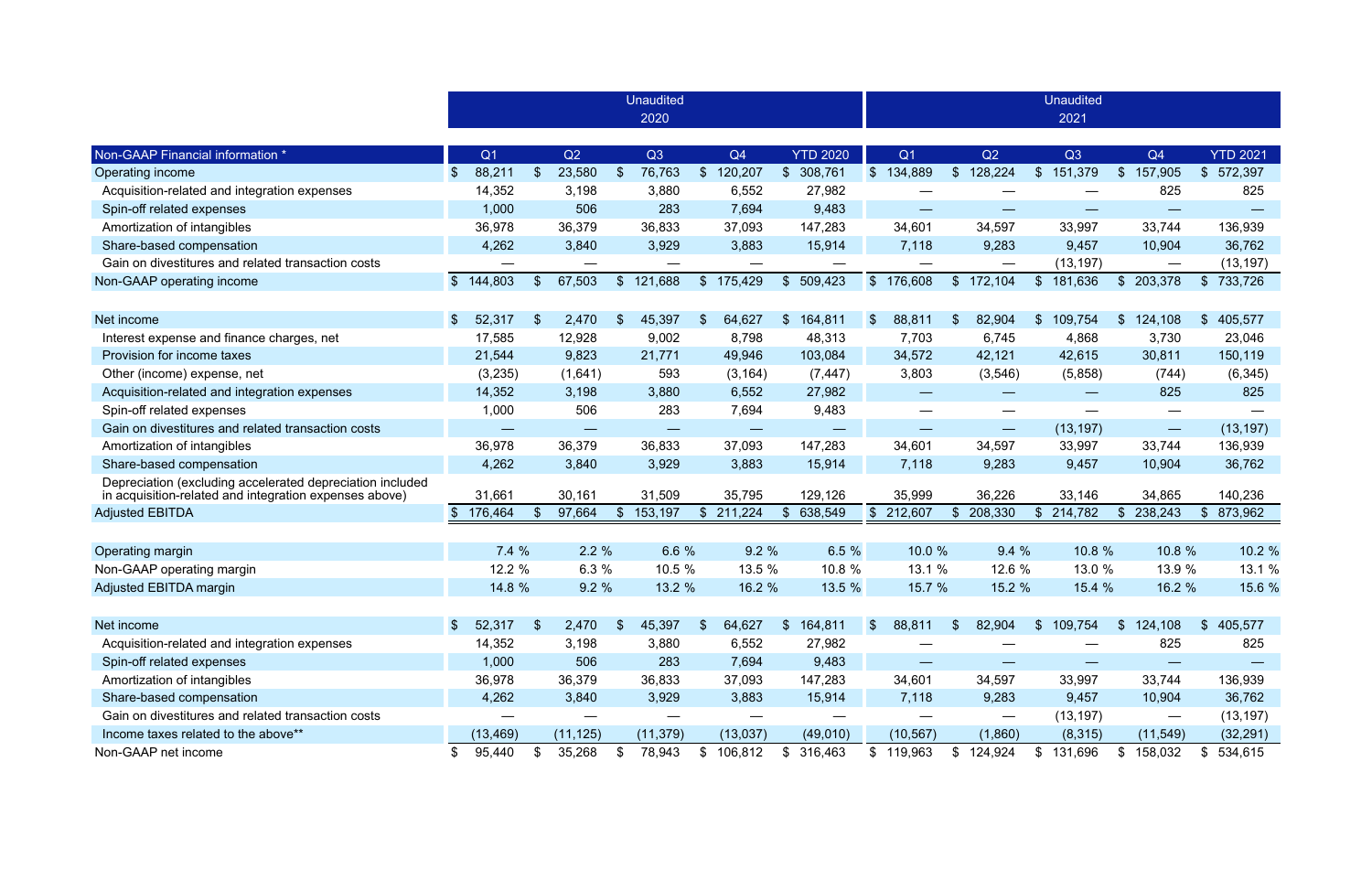|                                                                                        |                |               |                         | <b>Unaudited</b><br>2020 |                |          |     |                 |     |                |              |           |    | <b>Unaudited</b><br>2021 |              |           |     |                 |
|----------------------------------------------------------------------------------------|----------------|---------------|-------------------------|--------------------------|----------------|----------|-----|-----------------|-----|----------------|--------------|-----------|----|--------------------------|--------------|-----------|-----|-----------------|
|                                                                                        |                |               |                         |                          |                |          |     |                 |     |                |              |           |    |                          |              |           |     |                 |
| Non-GAAP Financial information *                                                       | Q <sub>1</sub> | Q2            |                         | Q3                       |                | Q4       |     | <b>YTD 2020</b> |     | Q <sub>1</sub> |              | Q2        |    | Q3                       |              | Q4        |     | <b>YTD 2021</b> |
| Net income                                                                             | 52,317         | \$<br>2,470   | $\sqrt[6]{\frac{1}{2}}$ | 45,397                   | \$             | 64,627   | S.  | 164,811         | -S  | 88,811         | \$           | 82,904    | S  | 109,754                  | $\mathbb{S}$ | 124,108   |     | \$405,577       |
| Less: net income allocated to participating securities                                 |                |               |                         |                          |                |          |     |                 |     | (1,047)        |              | (1, 254)  |    | (1,649)                  |              | (1,790)   |     | (5, 724)        |
| Net income attributable to common stockholders                                         | 52,317         | 2,470         |                         | 45,397                   |                | 64,627   |     | 164,811         |     | 87,764         |              | 81,650    |    | 108,105                  |              | 122,318   |     | 399,853         |
| Acquisition-related and integration expenses allocated to<br>common stockholders       | 14,352         | 3,198         |                         | 3,880                    |                | 6,552    |     | 27,982          |     |                |              |           |    |                          |              | 813       |     | 813             |
| Spin-off related expenses allocated to common<br>stockholders                          | 1,000          | 506           |                         | 283                      |                | 7,694    |     | 9,483           |     |                |              |           |    |                          |              |           |     |                 |
| Amortization of intangibles allocated to common<br>stockholders                        | 36,978         | 36,379        |                         | 36,833                   |                | 37,093   |     | 147,283         |     | 34,193         |              | 34,074    |    | 33,486                   |              | 33,257    |     | 135,006         |
| Share-based compensation allocated to common<br>stockholders                           | 4,262          | 3,840         |                         | 3,929                    |                | 3,883    |     | 15,914          |     | 7,034          |              | 9,143     |    | 9,315                    |              | 10,747    |     | 36,243          |
| Gain on divestitures and related transaction costs allocated<br>to common stockholders |                |               |                         |                          |                |          |     |                 |     |                |              |           |    | (12,999)                 |              |           |     | (13,011)        |
| Income taxes related to the above allocated to common<br>stockholders**                | (13, 469)      | (11, 125)     |                         | (11, 379)                |                | (13,037) |     | (49,010)        |     | (10, 442)      |              | (1,832)   |    | (8, 190)                 |              | (11, 382) |     | (31, 835)       |
| Non-GAAP net income attributable to common stockholders                                | 95,440         | 35,268        | \$                      | 78,943                   | \$             | 106,812  | \$  | 316,463         | \$  | 118,549        | \$           | 123,035   | \$ | 129,717                  |              | 155,753   | \$  | 527,069         |
| Non-GAAP diluted EPS                                                                   | \$<br>1.85     | \$<br>0.68    | \$                      | 1.53                     | \$             | 2.07     | -\$ | 6.13            | -\$ | 2.29           | \$           | 2.37      | \$ | 2.49                     | -\$          | 2.99      | \$. | 10.15           |
| <b>Cash Flow Data</b>                                                                  | Q <sub>1</sub> | Q2            |                         | Q3                       |                | Q4       |     | <b>YTD 2020</b> |     | Q <sub>1</sub> |              | Q2        |    | Q3                       |              | Q4        |     | <b>YTD 2021</b> |
| Net cash provided by operating activities                                              | 54,886         | \$<br>242,315 | \$.                     | 91,376                   | $\mathfrak{S}$ | 119,037  |     | \$507,614       |     | 35,884         | $\mathbb{S}$ | 203,231   | \$ | 93,010                   | \$           | 182,053   |     | \$514,178       |
| Purchases of property and equipment                                                    | (43, 888)      | (25, 353)     |                         | (37,008)                 |                | (65,083) |     | (171, 332)      |     | (41, 950)      |              | (28, 808) |    | (42, 111)                |              | (36, 210) |     | (149,079)       |

Free cash flow (a non-GAAP measure) **\$** 10,998 \$ 216,962 \$ 54,368 \$ 53,954 \$ 336,282 \$ (6,066) \$ 174,423 \$ 50,899 \$ 145,843 \$ 365,099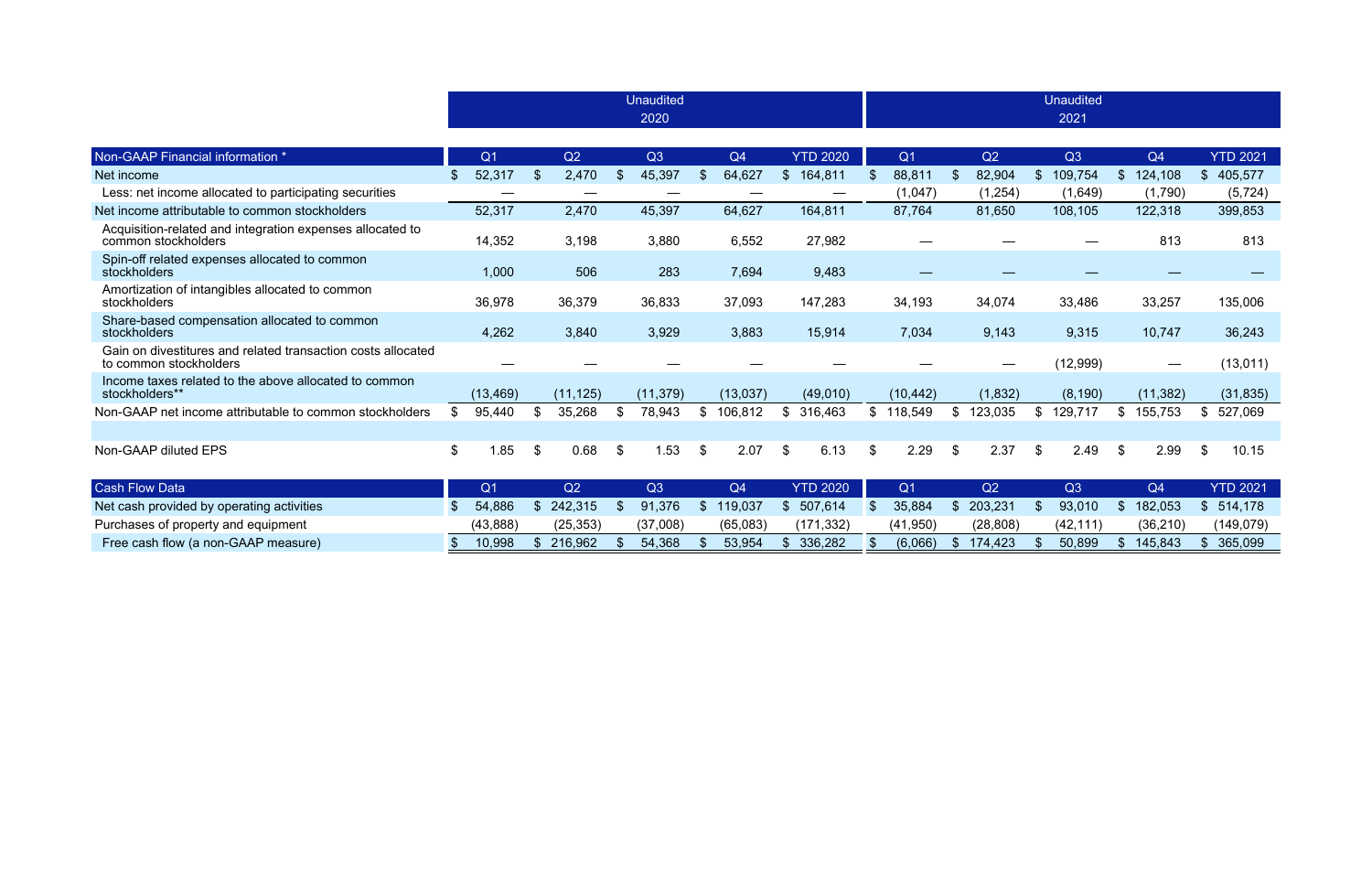|                                          |                         | <b>Unaudited</b>        |                          |                                 |
|------------------------------------------|-------------------------|-------------------------|--------------------------|---------------------------------|
|                                          |                         |                         | 2020                     |                                 |
|                                          |                         |                         |                          |                                 |
| <b>Balance sheet data</b>                | Q <sub>1</sub>          | Q2                      | Q3                       | Q4                              |
| SELECTED CONSOLIDATED BALANCE SHEET DATA |                         |                         |                          |                                 |
| Cash and cash equivalents                | $\mathcal{S}$<br>83,620 | 94,749<br>$\mathcal{L}$ | 93,341<br>\$             | \$152,656                       |
| Working capital                          | (1,458,411)             | (1,404,146)             | (1, 299, 933)            | 414,714                         |
| <b>Total assets</b>                      | 5,159,793               | 4,955,479               | 5,119,394                | 5,177,556                       |
| Borrowings, current                      | —                       |                         |                          | 33,750                          |
| <b>Total equity</b>                      | \$1,509,122             | \$1,492,540             | \$1,627,967              | \$2,302,085                     |
|                                          |                         |                         |                          |                                 |
|                                          |                         |                         |                          | Audited                         |
| <b>CONSOLIDATED BALANCE SHEET</b>        |                         |                         |                          |                                 |
| <b>ASSETS</b>                            |                         |                         |                          |                                 |
| Current assets:                          |                         |                         |                          |                                 |
| Cash and cash equivalents                | 83,620<br>-S            | 94,749<br>$\mathcal{S}$ | 93,341<br>$\frac{1}{2}$  | \$152,656                       |
| Accounts receivable, net                 | 968,750                 | 868,831                 | 940,091                  | 1,081,481                       |
| Receivable from former parent            | 19,191                  | 20,725                  | 26,298                   | $\hspace{0.1mm}-\hspace{0.1mm}$ |
| Loan receivable from former parent       | 58,456                  | 62,183                  | 73,425                   |                                 |
| Assets held for sale                     |                         |                         |                          | —                               |
| Other current assets                     | 200,266                 | 174,114                 | 233,029                  | 189,239                         |
| Total current assets                     | 1,330,283               | 1,220,602               | 1,366,184                | 1,423,376                       |
| Property and equipment, net              | 416,675                 | 403,720                 | 423,438                  | 451,649                         |
| Goodwill                                 | 1,825,113               | 1,815,692               | 1,835,526                | 1,836,050                       |
| Intangible assets, net                   | 895,743                 | 855,810                 | 835,776                  | 798,959                         |
| Deferred tax assets                      | 71,998                  | 71,773                  | 72,956                   | 47,423                          |
| Other assets                             | 619,981                 | 587,882                 | 585,514                  | 620,099                         |
| <b>Total assets</b>                      | \$5,159,793             | \$4,955,479             | \$5,119,394              | \$5,177,556                     |
|                                          |                         |                         |                          |                                 |
| <b>LIABILITIES AND EQUITY</b>            |                         |                         |                          |                                 |
| <b>Current liabilities:</b>              |                         |                         |                          |                                 |
| Accounts payable                         | \$106,252               | \$102,610               | $\frac{1}{2}$<br>117,796 | \$<br>140,575                   |
| Current portion of long-term debt        |                         |                         |                          | 33,750                          |
| Payable to former parent                 | 86,204                  | 83,248                  | 87,016                   | 22,825                          |
| Loans payable to former parent           | 1,964,146               | 1,768,449               | 1,721,207                |                                 |
| Accrued compensation and benefits        | 273,104                 | 304,727                 | 360,609                  | 419,715                         |
| Other accrued liabilities                | 320,636                 | 358,384                 | 354,040                  | 371,072                         |
| Income taxes payable                     | 38,352                  | 7,330                   | 25,449                   | 20,725                          |
| Liabilities held for sale                |                         |                         |                          |                                 |
| <b>Total current liabilities</b>         | 2,788,694               | 2,624,748               | 2,666,117                | 1,008,662                       |

|                |               | <b>Unaudited</b><br>2021 |               |
|----------------|---------------|--------------------------|---------------|
|                |               |                          | Q4            |
| Q <sub>1</sub> | Q2            | Q <sub>3</sub>           |               |
| \$<br>117,576  | \$<br>131,249 | \$154,193                | \$182,038     |
| 529,728        | 587,259       | 572,034                  | 574,851       |
| 5,120,849      | 5,102,240     | 5,009,440                | 5,046,367     |
|                |               |                          |               |
| \$2,389,278    | \$2,529,768   | \$2,565,755              | \$2,620,255   |
|                |               |                          |               |
|                |               |                          |               |
|                |               |                          |               |
|                |               |                          |               |
|                |               |                          |               |
| \$<br>117,576  | \$<br>131,249 | $\mathsf{\$}$<br>154,193 | \$<br>182,038 |
| 1,129,008      | 1,089,387     | 1,131,416                | 1,207,953     |
|                |               |                          |               |
|                |               |                          |               |
|                | 83,010        |                          |               |
| 160,720        | 173,226       | 175,217                  | 153,074       |
| 1,407,304      | 1,476,872     | 1,460,826                | 1,543,065     |
| 445,286        | 399,422       | 397,841                  | 407,144       |
| 1,837,921      | 1,837,900     | 1,822,642                | 1,813,502     |
| 769,149        | 736,877       | 695,285                  | 655,528       |
| 49,480         | 41,582        | 43,007                   | 48,413        |
| 611,709        | 609,587       | 589,839                  | 578,715       |
| \$5,120,849    | \$5,102,240   | \$5,009,440              | \$5,046,367   |
|                |               |                          |               |
|                |               |                          |               |
|                |               |                          |               |
| \$<br>101,215  | \$<br>109,506 | \$<br>78,618             | \$<br>129,359 |
|                |               |                          |               |
|                |               |                          |               |
|                |               |                          |               |
| 365,272        | 363,948       | 418,329                  | 453,434       |
| 373,180        | 356,665       | 342,908                  | 351,642       |
| 37,909         | 29,141        | 48,937                   | 33,779        |